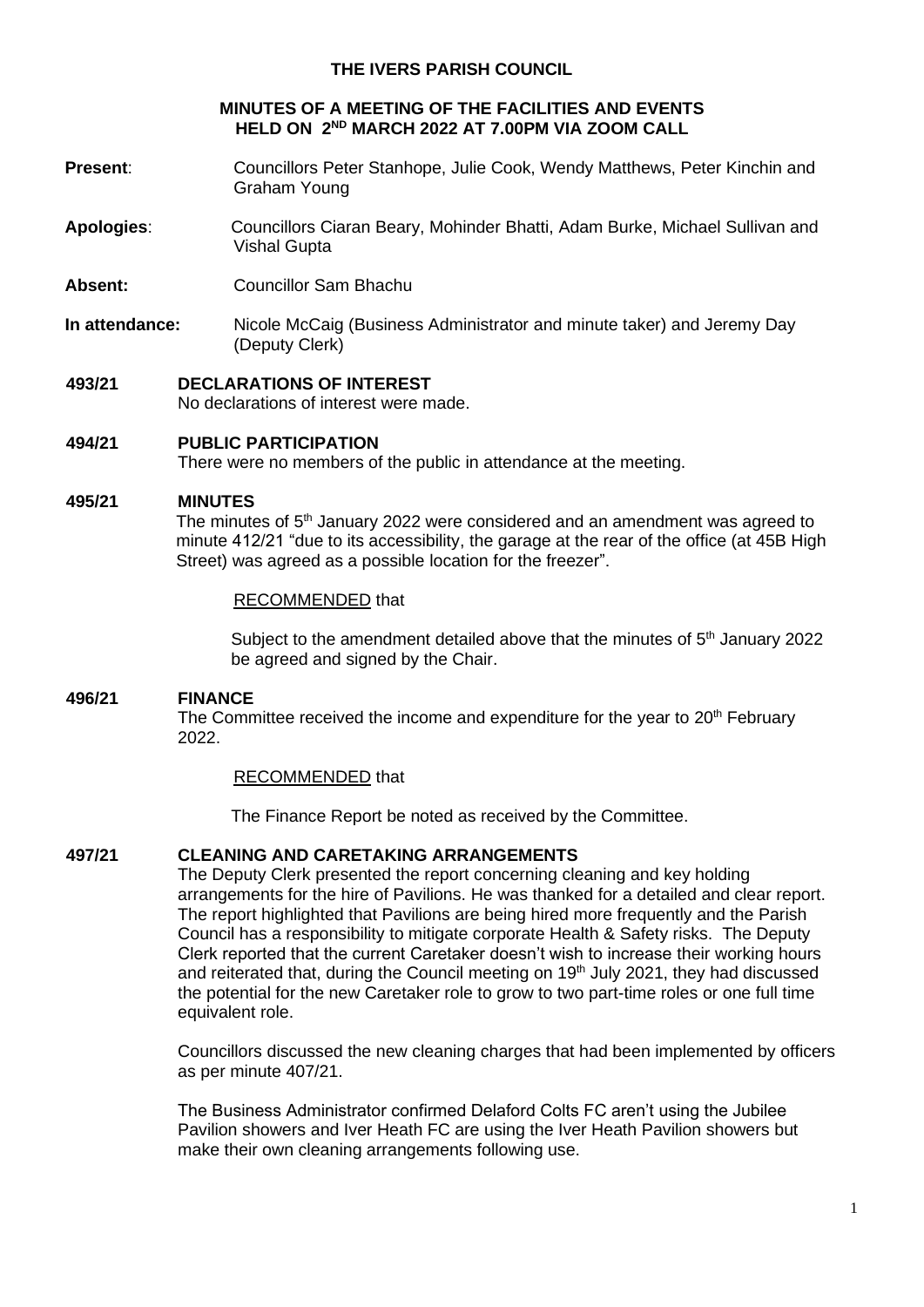Cllr Cook suggested the Parish Council conduct a strategic review of the use of the pavilions and suggested the Administrator is tasked with conducting Health & Safety testing.

Cllr Matthews reiterated the Parish Council have an obligation, under the FA agreement, to provide the Jubilee Pavilion for community use.

Cllr Cook suggested limiting the use of the Pavilions, with a preference for regular hire, to reduce the servicing costs of one-off hire.

Cllr Stanhope offered to be a keyholder for lets when the Caretaker isn't available.

## RECOMMENDED that

- A contract cleaner can be used, and costs deducted from hire damage deposits if facilities are not left by the hirer as they were found.
- Regular monthly cleaning of facilities, and when needed as above, is organised with a cleaning contractor.
- Monitor the number of hires and review at next Facilities and Events meeting.
- Review the hire and cleaning charges from 2023-24.
- Review the 2023-24 staffing budget to include the additional Caretaker and Keyholder role.

# **498/21 ELECTRIC VEHICLE (EV) CHARGING POINTS**

Following a review at Iver and Iver Heath Recreation Grounds, Cllr Kinchin gave an update on the progress of installing EV charging points:

- Installation isn't possible at Iver Heath Recreation Ground due to the cost of installing a suitable electricity supply.
- Installation is possible at Iver Recreation Ground.
- Installation isn't viable at the office car park (at 45B High Street), due to the small site where only a small unit could be installed, which would only supply a slow charge for a brief 'top-up'.
- Non-Parish Council land cannot be used as the land owner's permission is needed for installation.

## RECOMMENDED that

Cllr Kinchin proceeds with the project to install EV charging points at Iver Recreation Ground with a review of other suitable areas after 1 year.

## **499/21 ST PETERS BURIAL GROUND AND CHURCHYARD**

The Business Administrator reported that two further contractors were approached to provide quotes to make safe the tombs that had been identified as fails during the Health & Safety inspection. One contractor warned that human remains may have been buried at ground level. However, the second contractor felt this wasn't the case and quoted £500 per tomb to make safe (by lifting off the top memorial stone, removing rubble and bricks and placing the memorial stones, plus any side panels with inscriptions, on the floor).

### RECOMMENDED that

The Business Administrator prepares a faculty and depending on the cost of the faculty, to proceed with the work to make the tombs safe within the allocated budget. Any tombs which can't be made safe due to exceeding the budget are to be securely and permanently cordoned off.

## **500/21 JUBILEE PAVILION EXTERNAL LIGHTING**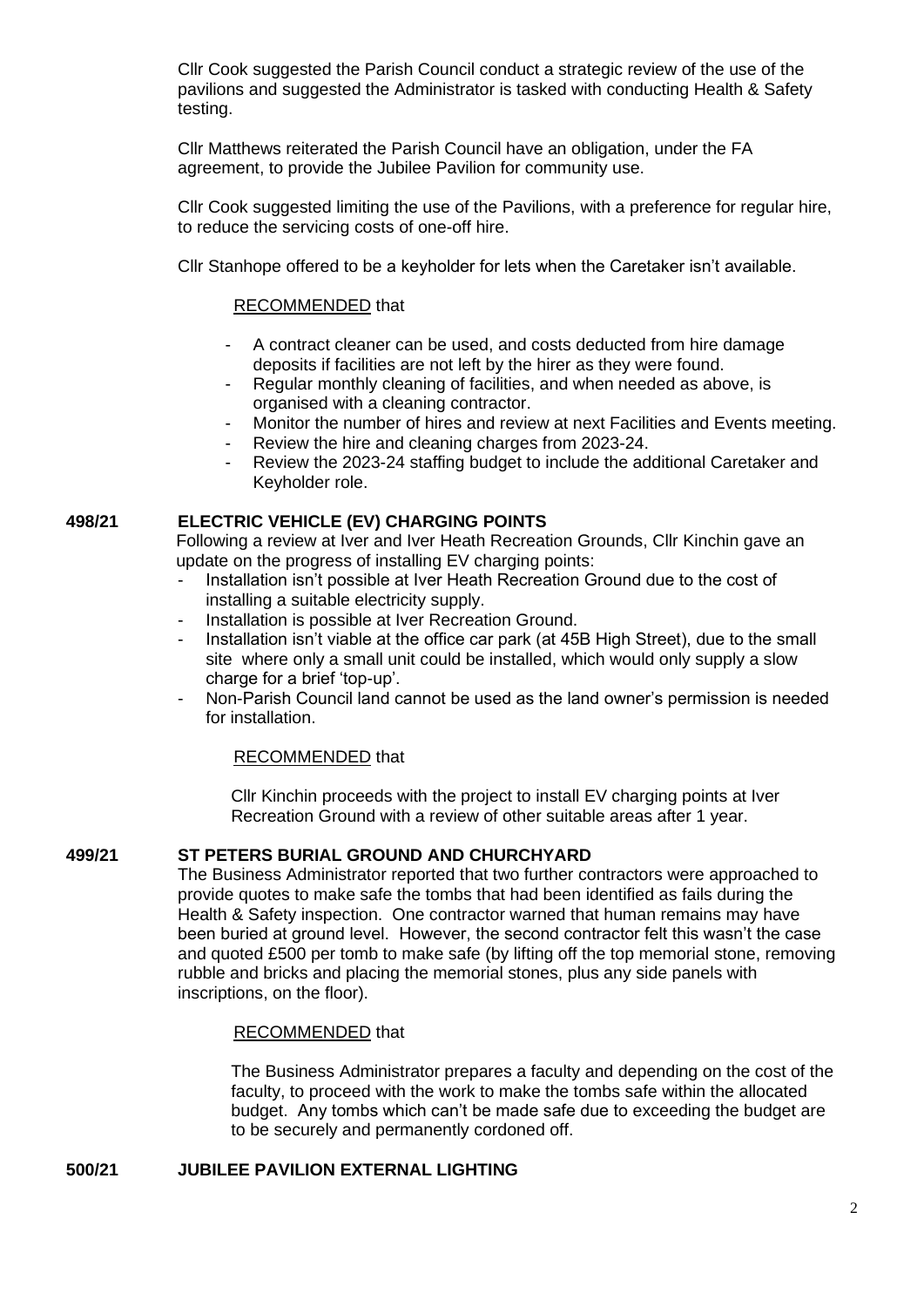# RECOMMENDED that

- The Business Administrator seeks costs for changing the daylight sensor to a timer control.
- Cllr Stanhope to report on the current camera locations and report on suitable security lights e.g. heat or motion sensors.
- Cllr Matthews to share contact details so that advice can be sought from the Safety Officer at Buckinghamshire Council.
- Business Administrator to organise replacement of broken lights with antivandal LED lights.

# **501/21 WORKING GROUPS**

Queen's Platinum Jubilee and Events Councillors Stanhope and Cook presented a plan of the weekend events.

# RECOMMENDED that

- Grant requests from community organisations are made to the Parish Council via the Grant Application form.
- Business Administrator to purchase a stock of sustainable cups, plates and cutlery which can be provided to organisers of the four main events.
- Councillor Stanhope to liaise with Pinewood Studios to provide a bus to transport residents to the Thursday and Sunday events.
- Open Spaces and Highways Committee Members to organise the planting of trees for the Green Canopy project.
- To purchase approximately 6 rolls of bunting tape.
- Councillor Cook to draft a letter to community organisations inviting them to participate in the bunting production project.
- Administrator to provide approximately 2 hours of admin support to send the above letters.
- Bunting collection to be located at the office.

## **502/21 FIRE RISK ASSESSMENT AND HEALTH & SAFETY INSPECTIONS**

The Business Administrator reported that fire risk assessments had been completed on 24<sup>th</sup> January 2022. Copies of the reports have been uploaded to Councillor's Documents in Share Point.

RECOMMENDED that

- Business Administrator seeks options and quotes for installing a fire alarm at the Iver Heath Pavilion.
- Business Administrator investigates if a phone line is available at the Iver Heath Pavilion as this will dictate whether a monitored fire alarm is an option.
- Councillors to visit the Workshop at the Iver Recreation Ground on Friday 11<sup>th</sup> March at 9:30am to review the current heating and rest area arrangements.
- Business Administrator seeks heating options and costs for the Workshop at Iver Recreation Ground.

# **503/21 IMPROVEMENTS AND EFFECTIVENESS**

Agreed to include the following as standing agenda items:

- Chair's Announcements
- Facilities and Events Committee Action Plan